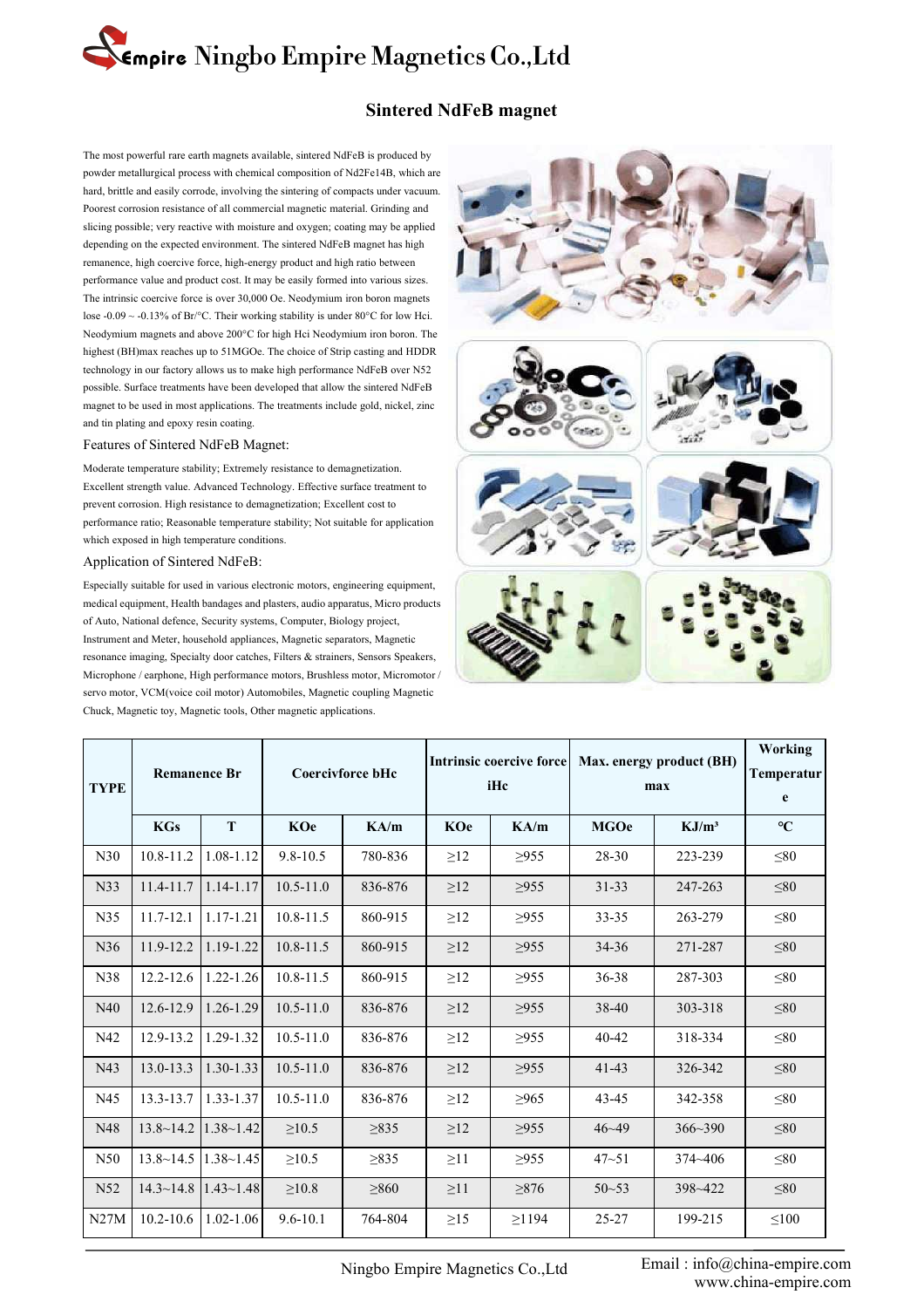## Nempire Ningbo Empire Magnetics Co., Ltd

|                    |                                        | $\cup$             |                                     | $\cup$                           |           |             |           |                              |                      |
|--------------------|----------------------------------------|--------------------|-------------------------------------|----------------------------------|-----------|-------------|-----------|------------------------------|----------------------|
| N30M               | $10.8 - 11.2$   1.08-1.12              |                    | $10.1 - 10.6$                       | 804-844                          | $\geq$ 15 | $\geq$ 194  | 28-30     | 223-239                      | $\leq 100$           |
| N33M               | $11.4 - 11.7$   1.14-1.17              |                    | $10.5 - 11.0$                       | 844-884                          | $\geq$ 15 | $\geq$ 194  | $31 - 33$ | 247-263                      | $\leq 100$           |
| N35M               | $11.7 - 12.1$   1.17-1.21              |                    | $10.8 - 11.5$                       | 860-915                          | $\geq$ 15 | $\geq$ 1114 | $33 - 35$ | 263-279                      | $\leq 100$           |
|                    | N36M   11.9-12.2   1.19-1.22           |                    | $11.1 - 11.6$                       | 884-923                          | $\geq$ 15 | $\geq$ 194  | $34 - 36$ | 271-287                      | $\leq 100$           |
| N38M               | $12.2 - 12.6$   1.22-1.26              |                    | $10.8 - 11.5$                       | 860-915                          | $\geq$ 14 | $\geq$ 1114 | $36 - 38$ | 287-303                      | $\leq 100$           |
|                    | $N40M$   12.6-12.9   1.26-1.29         |                    | $10.8 - 11.5$                       | 860-915                          | $\geq$ 14 | $\geq$ 1114 | 38-40     | 303-318                      | $\leq 100$           |
| N42M               | 12.9-13.2   1.29-1.32                  |                    | $10.8 - 11.4$                       | 860-907                          | $\geq$ 14 | $\geq$ 1114 | 40-42     | 318-334                      | $\leq 100$           |
|                    | N45M   13.3-13.7   1.33-1.37           |                    | 10.8-11.4                           | 860-907                          | $\geq$ 17 | $\geq$ 1114 | 43-45     | 334-358                      | $\leq 100$           |
|                    | N48M $ 13.6 \sim 14.0 1.36 \sim 1.40 $ |                    | $\geq$ 11.8                         | $\geq$ 939                       | $\geq$ 14 | $\geq$ 1114 | $46 - 49$ | 366~390                      | $\leq 100$           |
|                    | $N50M$   14.0~14.5   1.39~1.43         |                    | $\geq$ 13.0                         | $\geq 1033$                      | $\geq$ 14 | $\geq$ 1114 | $48 - 51$ | 382~406                      | $\leq 100$           |
| N27H               | $10.2 - 10.6$   1.02-1.06              |                    | $9.6 - 10.1$                        | 764-804                          | $\geq$ 17 | $\geq$ 1353 | $25 - 27$ | 199-215                      | $\leq 120$           |
|                    | $N30H$   10.8-11.2   1.08-1.12         |                    | $10.1 - 10.6$                       | 804-844                          | $\geq$ 17 | $\geq$ 1353 | 28-30     | 223-239                      | $\leq 120$           |
| N33H               | $11.4 - 11.7$   1.14-1.17              |                    | $10.6 - 11.1$                       | 844-884                          | $\geq$ 17 | $\geq$ 1353 | $31 - 33$ | 247-263                      | $\leq 120$           |
| N35H               | $11.7 - 12.1$   1.17-1.21              |                    | $10.8 - 11.5$                       | 860-915                          | $\geq$ 17 | $\geq$ 1353 | $33 - 35$ | 263-279                      | $\leq 120$           |
| N36H               | 11.9-12.2 1.19-1.22                    |                    | $11.1 - 11.6$                       | 884-923                          | $\geq$ 17 | $\geq$ 1353 | $34 - 36$ | 271-287                      | $\leq 120$           |
| N38H               | $12.2 - 12.6$   1.22-1.26              |                    | $11.5 - 12.0$                       | 915-955                          | $\geq$ 17 | $\geq$ 1353 | 36-38     | 287-303                      | $\leq 120$           |
| N40H               | $12.6 - 12.9$   1.26-1.29              |                    | 11.5-12.0                           | 915-955                          | $\geq$ 17 | $\geq$ 1353 | 38-40     | 303-318                      | $\leq 120$           |
| N42H               | $12.9 - 13.2$   1.29-1.32              |                    | 11.5-12.0                           | 915-955                          | $\geq$ 17 | $\geq$ 1353 | 40-42     | 318-334                      | $\leq 120$           |
| N45H               | $13.2 \times 13.8$   1.26 \times 1.32  |                    | $\geq$ 12.4                         | $\geq$ 987                       | $\geq$ 17 | $\geq$ 1353 | $42 - 46$ | $335 - 366$                  | $\leq 120$           |
| N46H               | $13.4 \sim 13.8$   1.34 $\sim$ 1.38    |                    | $\geq$ 12.8                         | $\geq 1019$                      | $\geq$ 17 | $\geq$ 1353 | $44 - 47$ | $350 - 374$                  | $\leq 120$           |
| N48H               | $13.6 \sim 14.2$   1.36 $\sim$ 1.42    |                    | $\geq 12.8$                         | $\geq 1019$                      | $\geq 16$ | $\geq$ 1274 | $45 - 48$ | 358~382                      | $\leq 120$           |
|                    | N27SH 10.2-10.6 1.02-1.06              |                    | $9.6 - 10.1$                        | 764-804                          | $\geq$ 20 | $\geq$ 1592 | $25 - 27$ | 199-215                      | $\leq 150$           |
|                    | N30SH 10.8-11.2 1.08-1.12              |                    | $10.1 - 10.6$                       | 804-844                          | $\geq 20$ | $\geq$ 1592 | 28-30     | 223-239                      | $\leq 150$           |
|                    | N33SH 11.4-11.7   11.4-11.7            |                    | $10.6 - 11.1$                       | 844-884                          | $\geq$ 20 | $\geq$ 1592 | $31 - 33$ | 247-263                      | $\leq 150$           |
|                    |                                        |                    | N35SH 11.7-12.1 1.17-1.21 10.8-11.5 | 860-915                          | $\geq$ 20 | $\geq$ 1595 | $33 - 35$ | 263-279                      | $\leq 150$           |
|                    | N38SH 12.1-12.5                        | $1.21 - 1.25$      | $10.8 - 11.5$                       | 860-915                          | $\geq$ 20 | $\geq$ 1592 | 36-38     | 287-302                      | $\leq150$            |
| N40SH              | 12.6-12.9                              | 1.26-1.29          | $10.8 - 11.5$                       | 860-915                          | $\geq$ 20 | $\geq$ 1592 | 38-40     | 303-318                      | $\leq$ 150           |
|                    | N42SH 12.8~13.2 1.28~1.32              |                    | $\geq 11.8$                         | >939                             | $\geq$ 20 | $\geq 1672$ | $40 - 43$ | 320~343                      | $\leq$ 150           |
|                    | N45SH 13.2~13.8 1.32~1.38              |                    | $\geq 12.6$                         | $\geq 1003$                      | $\geq$ 20 | $\geq$ 1592 | $43 - 46$ | 342~366                      | $\leq$ 150           |
| N <sub>25UH</sub>  | $9.8 - 10.2$                           | $0.98 - 1.02$      | $9.2 - 9.6$                         | 732-764                          | $\geq$ 25 | $\geq$ 1990 | 23-25     | 183-199                      | $\leq$ 180           |
| N28UH              | $10.4 - 10.8$                          | 1.04-1.08          | $9.8 - 10.2$                        | 780-812                          | $\geq$ 25 | $\geq$ 1990 | 26-28     | 207-223                      | $\leq$ 180           |
|                    | N30UH 10.8-11.2                        | $1.08 - 1.12$      | $10.1 - 10.6$                       | 804-844                          | $\geq$ 25 | $\geq$ 1990 | 28-30     | 223-239                      | $\leq$ 180           |
| N35UH              | 11.7-12.1                              | 1.17-1.21          | $10.5 - 11.2$                       | 836-890                          | $\geq$ 25 | $\geq$ 1989 | 33-35     | 263-278                      | $\leq$ 180           |
|                    | N38UH 12.1-12.5                        | $1.21 - 1.25$      | $\geq$ 11.4                         | $\geq 907$                       | $\geq$ 25 | $\geq$ 1990 | 36-39     | 287-310                      | $\leq$ 180           |
| N40UH              | $12.5 - 12.8$                          | 1.25-1.28          | $\geq$ 11.4                         | $\geq 907$                       | $\geq$ 25 | $\geq$ 1990 | 38-41     | 302-326                      | $\leq$ 180           |
| N <sub>25</sub> EH | $9.8 - 10.2$                           | $0.98 - 1.02$      | $9.2 - 9.6$                         | 732-764                          | $\geq 30$ | $\geq$ 2387 | $23 - 25$ | 183-199                      | $\leq 200$           |
| N <sub>28</sub> EH | 10.4-10.8                              | 1.04-1.08          | $9.8 - 10.2$                        | 780-812                          | $\geq 30$ | $\geq$ 2387 | 26-28     | 207-223                      | $\leq 200$           |
|                    | N30EH 10.8-11.2                        | 1.08-1.12          | $10.1 - 10.6$                       | 804-844                          | $\geq 30$ | $\geq$ 2387 | 28-30     | 223-239                      | $\leq 200$           |
| N35EH              | 11.7-12.1                              | $1.17 - 1.21$      | $\geq 10.2$                         | $\geq 812$                       | $\geq 30$ | $\geq$ 2388 | 33-36     | 263-287                      | $\leq 200$           |
| N38EH              | $12.1 - 12.5$                          | $1.21 - 1.25$      | $\geq$ 11.4                         | $\geq 907$                       | $\geq 30$ | $\geq$ 2388 | 36-39     | 287-310                      | $\leq 200$           |
|                    | N30AH 10.8~11.3                        | $ 1.08 \sim 1.13 $ | $\geq 10.2$                         | $\geq 812$                       | $\geq$ 35 | $\geq$ 2785 | $28 - 32$ | 223~255                      | $\leq$ 220           |
|                    |                                        |                    |                                     |                                  |           |             |           |                              |                      |
|                    |                                        |                    |                                     | Ningbo Empire Magnetics Co., Ltd |           |             |           | Email: info@china-empire.com | www.china-empire.com |
|                    |                                        |                    |                                     |                                  |           |             |           |                              |                      |
|                    |                                        |                    |                                     |                                  |           |             |           |                              |                      |